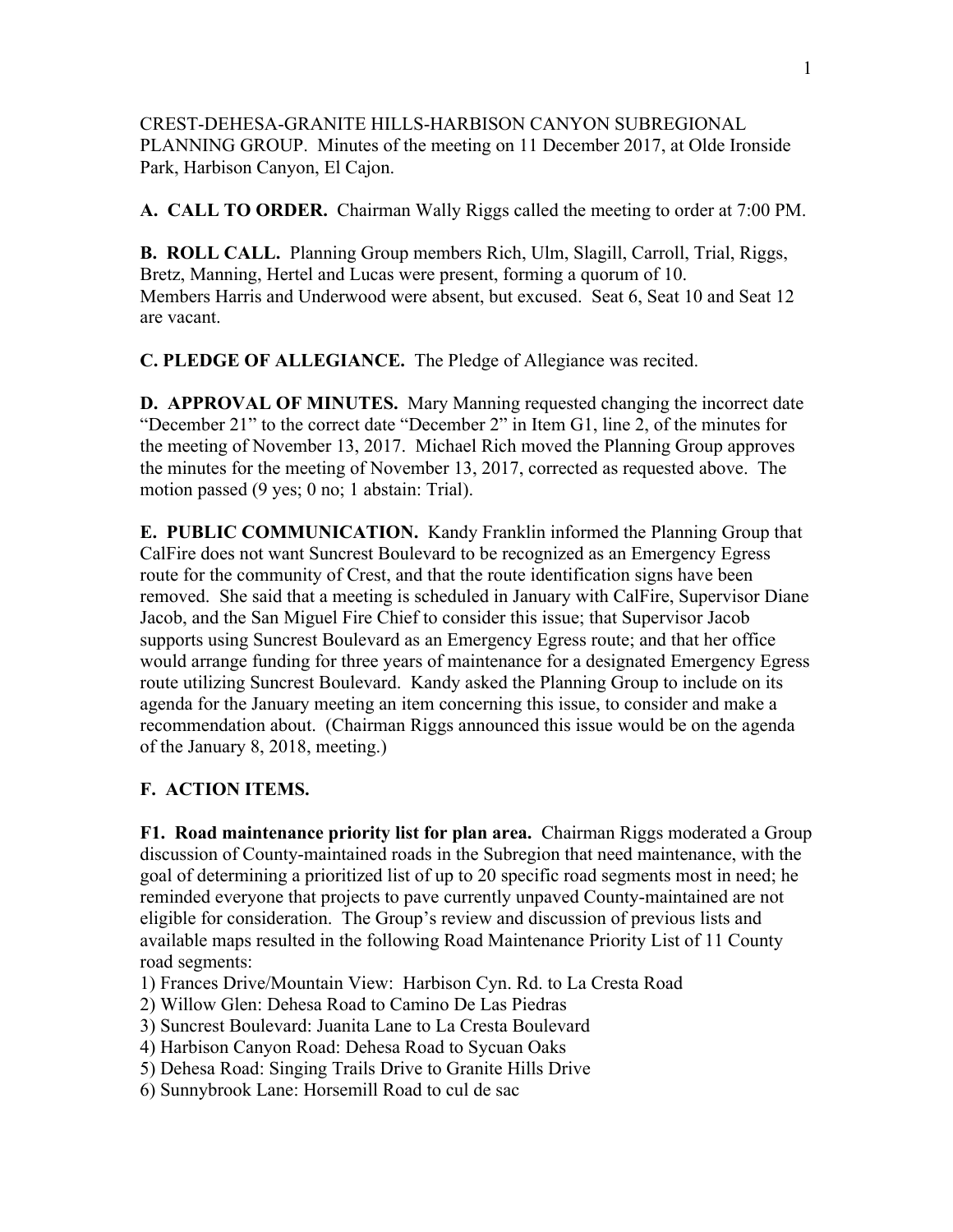7) Picturesque Point: Gibson Highlands to cul de sac

8) Gibson Highlands: Rios Canyon Road to cul de sac

9) Rios Canyon Road: Mountain View to end CMR

10) Horsemill Road: Mountain View to end CMR

11) Chicory Lane: Horsemill Road to cul de sac

 Pat Ulm moved that the Planning Group approves the above list of 11 County road segments to be provided to County Department of Public Works as the Crest-Dehesa-Granite Hills-Harbison Canyon Subregional 2018 Road Maintenance Priority List. The motion passed (10 yes; 0 no; 0 abstain).

**F2. Declaration of vacant seat number 6 in Dehesa area.** Chairman Riggs asked the Planning Group to declare Seat 6 of the Crest-Dehesa-Granite Hills-Harbison Canyon Subregional Planning Group vacant, due to the recent resignation of Darin Wessel. He said that most of the relevant County officials and personnel were already informed of this opening on the Group; and that he would start the process according to Policy I-1, for public announcement and advertising for a candidate from the Dehesa area to be nominated by the Planning Group for appointment by the Board of Supervisors to fill Seat 6.

 Michael Rich moved the Planning Group declares that Seat 6 is vacant and open to be filled by a Board of Supervisors' appointment. The motion passed (10 yes; 0 no; 0 abstain).

## **G. GROUP BUSINESS.**

**G1. Announcements and correspondence.** Mary Manning announced that she put a notice in the Alpine Sun announcing the Planning Group's open Seat 10 and Seat 12 representing the Harbison Canyon area, and inviting interested residents to apply for the Group's nomination for appointment to these seats.

**G2. PLDO report and priority list discussion and recommendation.** Chairman Riggs asked Mary Manning to report on the Park Lands Dedication Ordinance priority list of park projects for possible PLDO funding in 2018. Mary described the various efforts she made to obtain suggestions for projects from residents of the Subregion's communities; she provided a list of 13 project suggestions gathered from Harbison Canyon residents for Olde Ironsides County Park; and she introduced Kandy Franklin to explain the recommendations for projects at Nancy Jane Park developed by the Crest Community Association, representing suggestions from Crest residents.

 Kandy explained that the Crest community recommends four possible project to be considered for 2018 PLDO funding at Nancy Jane Park: 1) expand the capacity of the existing gazebo; 2) provide functioning electric service at the gazebo; 3) construct a raised, paved activity area at the corner of Park and La Cresta; and 4) create an expanded parking area where the park's landscaping has encroached on County road right-of-way.

 Mary led a discussion that reduced the `13 suggestions from the Harbison Canyon community to 6 possible projects to be considered for 2018 PLDO funding at Olde Ironside Park: 1) provide safe access with clear signage to the unpaved parking area